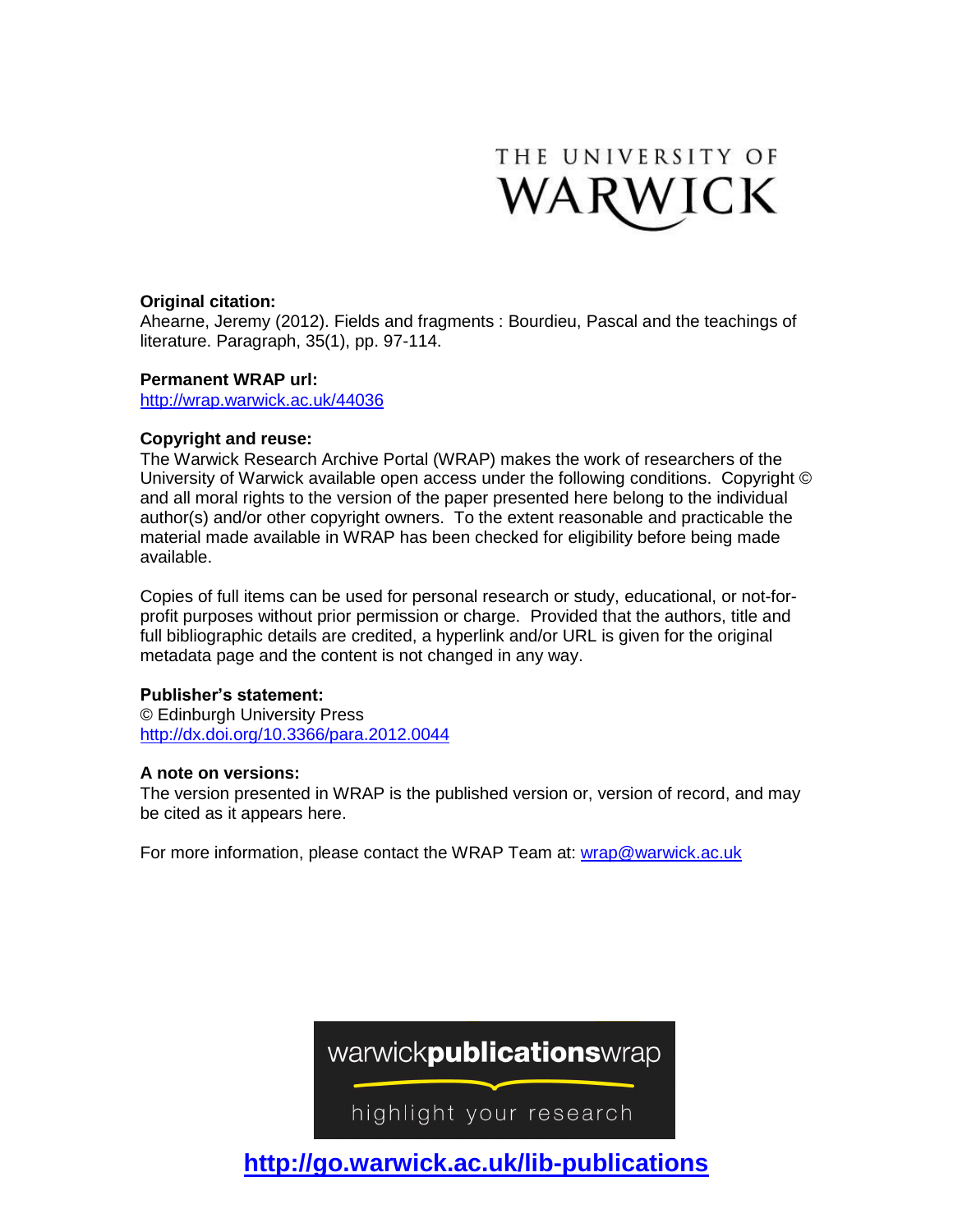# **Fields and Fragments: Bourdieu, Pascal and the Teachings of Literature**

# JEREMY AHEARNE

#### **Abstract:**

Literary pedagogy occupied a privileged place in Bourdieu's early work on education insofar as he saw it as exemplifying in unconscious mode socially segregational dynamics. Bourdieu's expressly 'reductionist' critique was uncannily mirrored, however, by the spread of more economically instrumental approaches to education. Bourdieu's engagement with these led him to develop a fuller apprehension of literature. Yet while the conceptual apparatus he developed can allow the genesis of a literary work in its socio-historical complexity to be grasped more fully, its framing poses significant problems of its own. In particular, its 'hypercontextualizing' injunctions risk stifling ordinary reading practices and the practical pedagogy of canon-formation. Bourdieu's actual practice with literary materials is not bound by these injunctions. His transepochal 'collaboration' with Blaise Pascal, for example, takes place through the insinuation of decontextualised shards of thought into his own writing. The teachings of literature exceed in various ways their scientific framing.

**Keywords:** Pierre Bourdieu, Blaise Pascal, literature, sociology, education, field theory, fragments

The links between teaching and literatures were a recurrent focus of Bourdieu's thought from the 1960s. Indeed, for much of his writing that nexus appears as a target. Literatures are understood within these domains of his thought in a composite manner, both in the sense of pedagogical corpuses serving class- and nation-based cultural strategies, and as the products of strategies of 'distinction' within increasingly self-conscious and relatively autonomous fractions of an artistic 'field' (the relations between these two dimensions are also explored by Bourdieu). The posture Bourdieu adopts in this

*Paragraph* 35.1 (2012): 97–114 DOI: 10.3366/para.2012.0044 © Edinburgh University Press www.eupjournals.com/para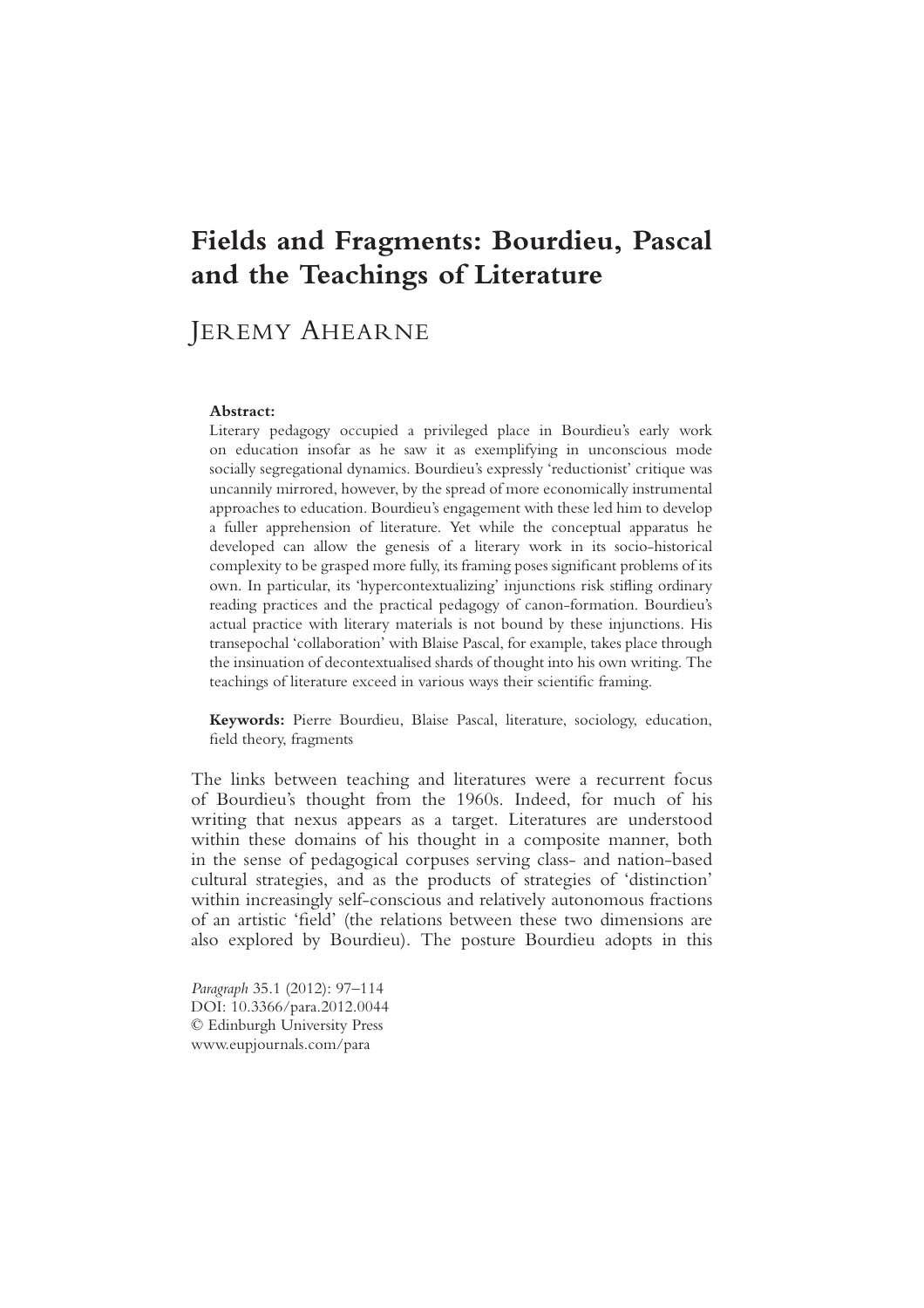regard is external or 'objectifying': he is the 'scientist' of a society's serious 'games' whose invisible mechanisms need 'explicating'. But Bourdieu is himself implicated in a rather different kind of relation to a 'literature' derived from the processes evoked above but apprehended in a different mode. This relation is largely unthematized as such in his work, but is a constant feature of his thinking practice. Literature here signifies something like a precipitation of dislocated textual fragments whose current status is uncertain (not scientific, not documentary, not immediately instrumental), but which condition and enable certain kinds of perception. Bourdieu, the product of a certain kind of education and self-education, carries them around with him: they are ingrained into his disposition (his *habitus*). They draw out (educt) his understanding in particular ways.

#### *Literature and Social Reproduction*

Bourdieu's early critique of literary education (notably in *The Inheritors* and *Reproduction*) can at one level be viewed as a development of Durkheim's classic history of French pedagogy.<sup>1</sup> Durkheim traces how French educational practices, from the Renaissance through the Jesuit colleges and into the nineteenth-century State secondary school apparatus, assigned exorbitant value to the 'literary', or purely verbal, prowess derived from the intensive frequentation of suitably excerpted classical texts. This catered to a stable demand from social elites for the segregative polishing of their offspring, but in Durkheim's view unduly displaced a medieval preoccupation with the things of logic (dialectics) and inhibited an engagement, from the eighteenth century, with the logic of things (natural science). While Durkheim's own notional framework for the purposes of secondary education comprised a nuanced synthesis of these streams, including an important space for the 'literary', his critique of the kind of disposition produced by exclusively literary preoccupations is a powerful leitmotif in his overall account.

Bourdieu's sociological accounts of literary education in the universities of 1960s France echo some of Durkheim's themes. Those teachers and students who invest most intensely in their literary studies tend to apprehend 'reality only indirectly and symbolically, that is, through the veil of rhetorical illusion' (*I*, 50). Certainly, Bourdieu is working through here, as a sociologist, his part in a certain 'conflict of the faculties' (exacerbated perhaps by sociology's 'dominated' location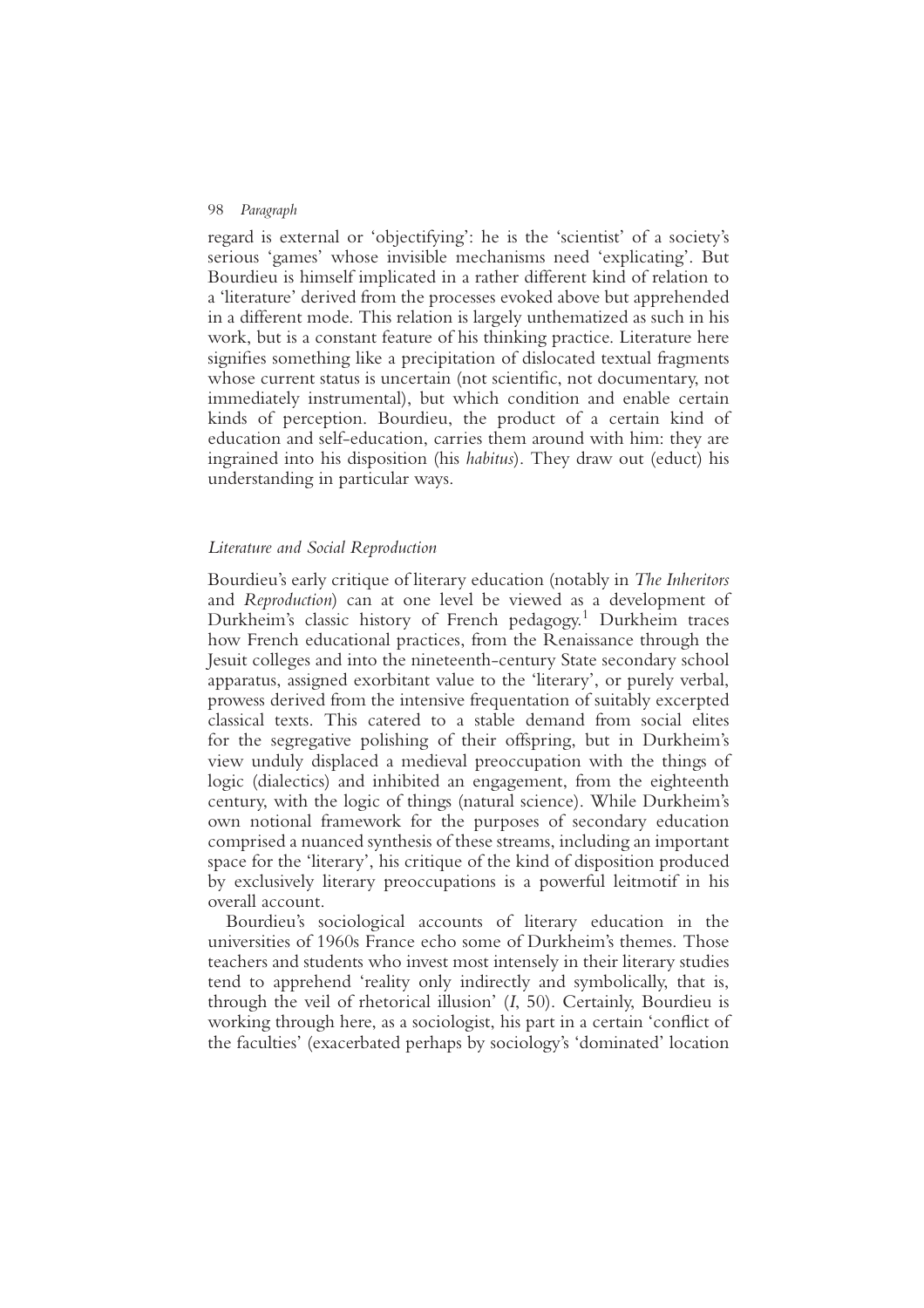in French universities' faculties of *lettres* prior to 1968).2 But it is striking that literary pedagogy as such assumes a strategically privileged position in Bourdieu's overall analysis of educational systems. This foreshadows, but only in negative mode, his subsequent argument that, in fact, all agents apprehend reality 'indirectly and symbolically' through a range of 'social fictions', and that literature, as a fiction that declares itself to be fiction, can provide a more probing (though supposedly 'euphemized') representation of this process than accounts which take their epistemic status more seriously.<sup>3</sup> For at this stage, literary study itself is credited by Bourdieu with no part in any such lucidity. If it is particularly revealing, it is so despite itself. It has much to teach, but it cannot itself understand its teachings.

Thus Bourdieu notes that 'if arts students hold a particular place in our analyses, it is because  $(\ldots)$  they exhibit in exemplary fashion that relation to culture which we took as our object of study' (*I*, ix; translation modified). For those whose social backgrounds equipped them with the requisite rhetorical lexis and cultural frames of reference, their 'happy' relation to literary syllabuses was 'ratified' rather than 'produced' by the system as it operated (see *I*, 24). At the other extreme, students whose social background equipped them with none of these things entered into an 'unhappy' relation with these syllabuses. The existing 'pedagogy by default' did little to remedy this disjuncture, and its verdicts, at a statistical level, served simply to consolidate it. Indeed the very distance between these students' backgrounds and the arbitrary preciousness of valorized literary culture served to bring out all the more clearly the truth of the educational process as a form of 'acculturation' for these students (*I*, 22). The various charismatic 'mystifications' inherent in the pedagogical relation were 'never more true than in literary teaching', even if they were never absent elsewhere.<sup>4</sup> If literary education evinced such characteristics to a higher degree than other modes of education in the French system, it was because its effective function amounted to little more than '[reproducing] the legitimate culture as it stands and [producing] agents capable of manipulating it legitimately' (*R*, 59).

These analyses were, of course, 'reductive'. At one level, that was their achievement. In a quasi-chemical sense, they reduced through sustained scouring an elaborate growth of belletristic foliage to statistically discernible forms of stratificational functionality. That is not to say the undoubted truths they disclosed were somehow disincarnate. Annie Ernaux has described the 'violent ontological shock' she experienced on assimilating them, and Hélène Merlin-Kajman the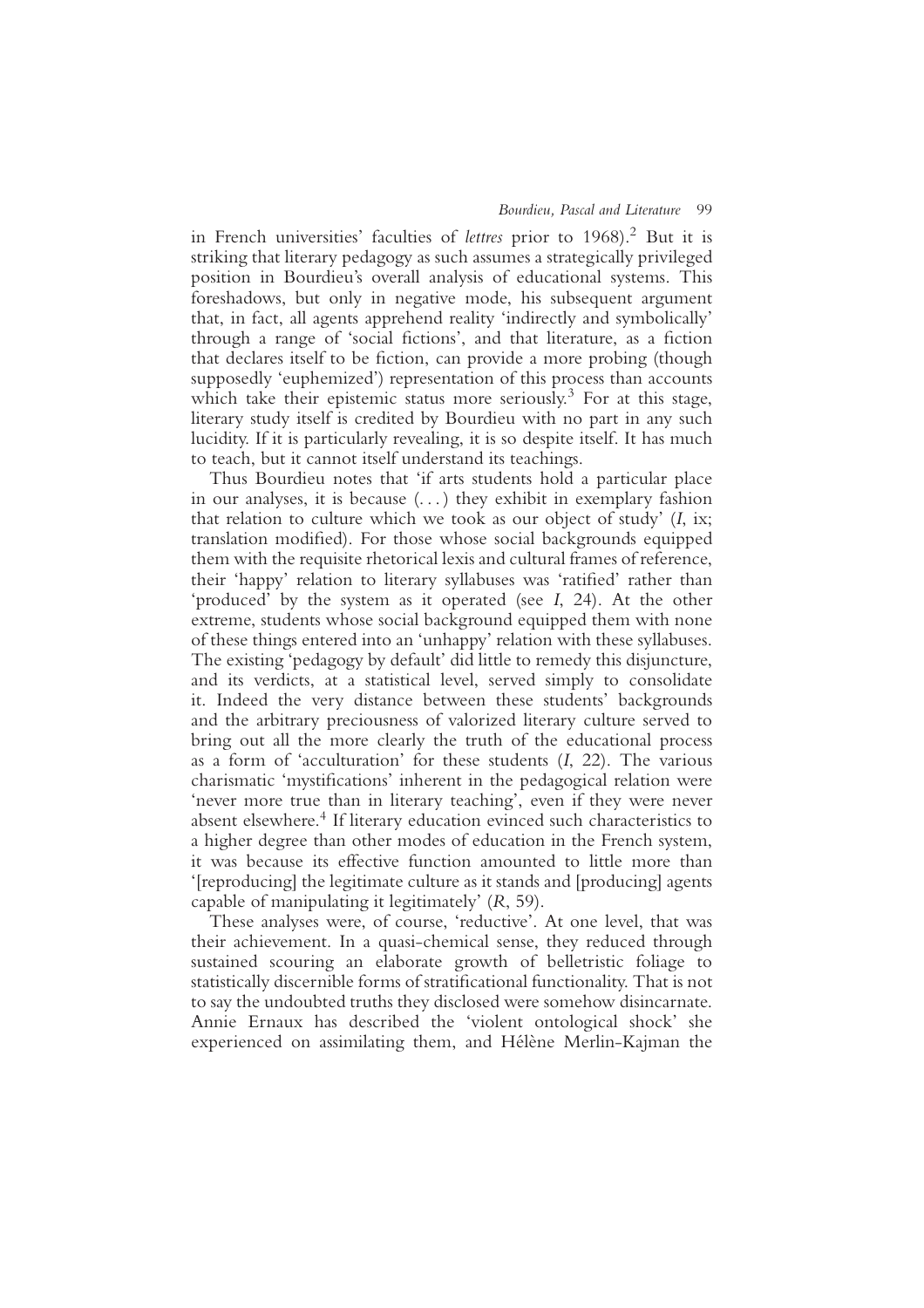'violent narcissistic wound' that she and other contemporaries endured when coming to terms with these and other works by Bourdieu in the 1960s and 1970s (of course, many mental routines were also available to contemporaries allowing such truths to be disregarded).<sup>5</sup> Embedded traits they had internally valorized or suffered as components of their subjective singularity had to be re-cognized in the wake of their encounter with Bourdieu as the products of recurrent social relations and regularities and their own obscurely conscious strategies within these. Bourdieu's sustained and rarely qualified assault on the presuppositions of a whole literary 'ethos' appeared to see in that ethos little worth endorsing or cultivating. He perhaps saw no strategic point in thus attenuating his critique.<sup>6</sup> The literary ethos as a kind of brute social fact was ingrained into the processes of secondary and higher education, and thereby into more general processes of social reproduction. Its exposure in these terms outweighed any concern to protect any of its elements.

Already in *Reproduction*, however, Bourdieu's own 'reductionist' critique is uncannily mirrored by a different kind of reductionist evacuation of literary concerns. He observes in a footnote that, following survey analysis,

beyond the manifestations of the old alliance between the dominant fractions of the bourgeoisie and those teachers most attached (. . . ) to the traditional mode of recruitment and training, and by the same token, to the traditional conception of culture (the 'humanities'), one glimpses the first signs of a new alliance between those fractions of the dominant classes most directly tied to production and the management of the State apparatus and those categories of teachers capable of expressing their categorial interests (. . . ) in the technocratic language of rationality and productivity. (*R*, 215)

These prodromes would, two decades later, become in a sense the key theme of *The State Nobility*, his account of the structural transformations of the field of higher education and elite-producing agencies in twentieth-century France. By that time, it was clear to Bourdieu that an economistic and productivist ethos and its associated rhetoric had become the dominant logic in this field. The symbol of this mutation was the now multiply attested dominance of the École Nationale d'Administration over the École Normale Supérieure in France's 'field of power'.<sup>7</sup> But there were other signs, not least the rise of lesser *grandes écoles* and private business schools promoting direct subservience to economic demands and an avowedly 'antiacademic' disposition to a student clientele that was already more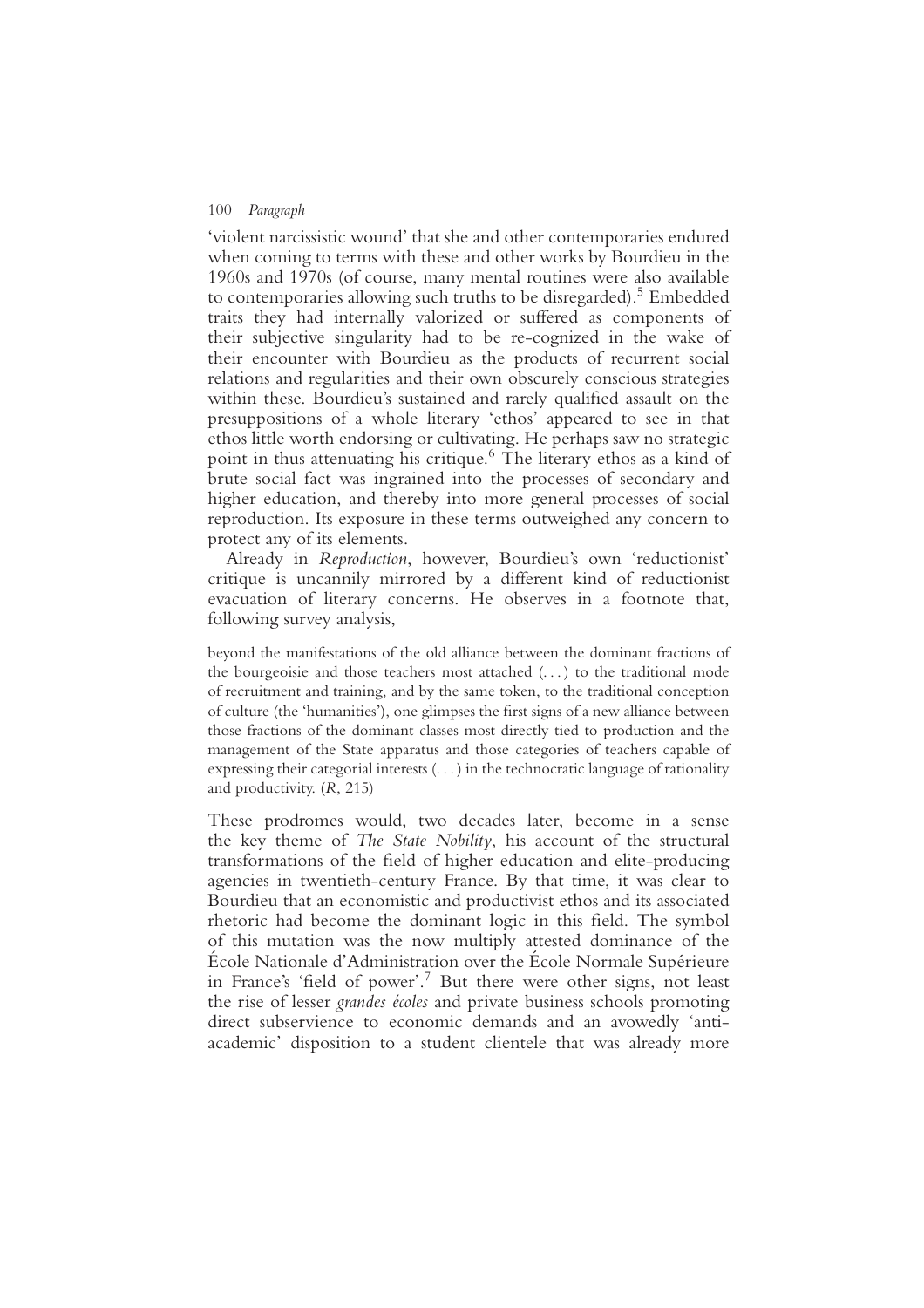than half-converted.8 The overcrowded and underfunded humanities departments of French universities were little match for these. Bourdieu would note not just how the attractiveness of humanities degrees was being corroded, but how their very purpose was becoming increasingly unclear in general perception, with arts students appearing as socially 'useless'.<sup>9</sup> There were now powerfully institutionalized economic and political processes performing their own 'scouring' work on representations of literary education. As these very economic and political processes became the privileged object of Bourdieu's critical concern, his own representation of literature and its teachings became more expressly complex.

#### *Canons, Critique and the Shadow of the* Demi-habile

This is not to underplay the enduringly confrontational posture which Bourdieu would continue to adopt in relation to a certain 'universe' of literary studies construed as a whole (as he would, in other components of his œuvre, in relation to other institutional and discursive universes such as economics, philosophy, art history, linguistics, or public administration).<sup>10</sup> *The Rules of Art*, published in 1992, was widely perceived as, at worst, an all-out attack on approaches to literature in the academy, or, at best, a comprehensive endeavour to annex literary study under an all-embracing sociology. In it, Bourdieu frequently challenges a founding gesture that permits the teaching of literature as such: the selection of particular textual works and their integration into a canon for pedagogical transmission.

Bourdieu recurrently underlines the decontextualizing operation that this implies as an impediment to the 'true' understanding of the work in question:

Paradoxically, we can only be sure of some chance of participating in the author's subjective intention  $(\ldots)$  provided we complete the long work of objectification necessary to reconstruct the universe of positions within which he was situated and where what he wanted to do was defined. (*RA*, 88)

Such formulae recur (here the absolute restriction ('can only... provided') is actually intensified by the concessionary 'some'— see also *RA*, 98). Indeed the contextualization Bourdieu advocates goes substantially beyond reconstructing what may consciously have been in the mind of the writer, as this can only be understood in terms of unexplicated socially structured logics bearing upon his mental operations, both in terms of the evolving specific artistic 'field' within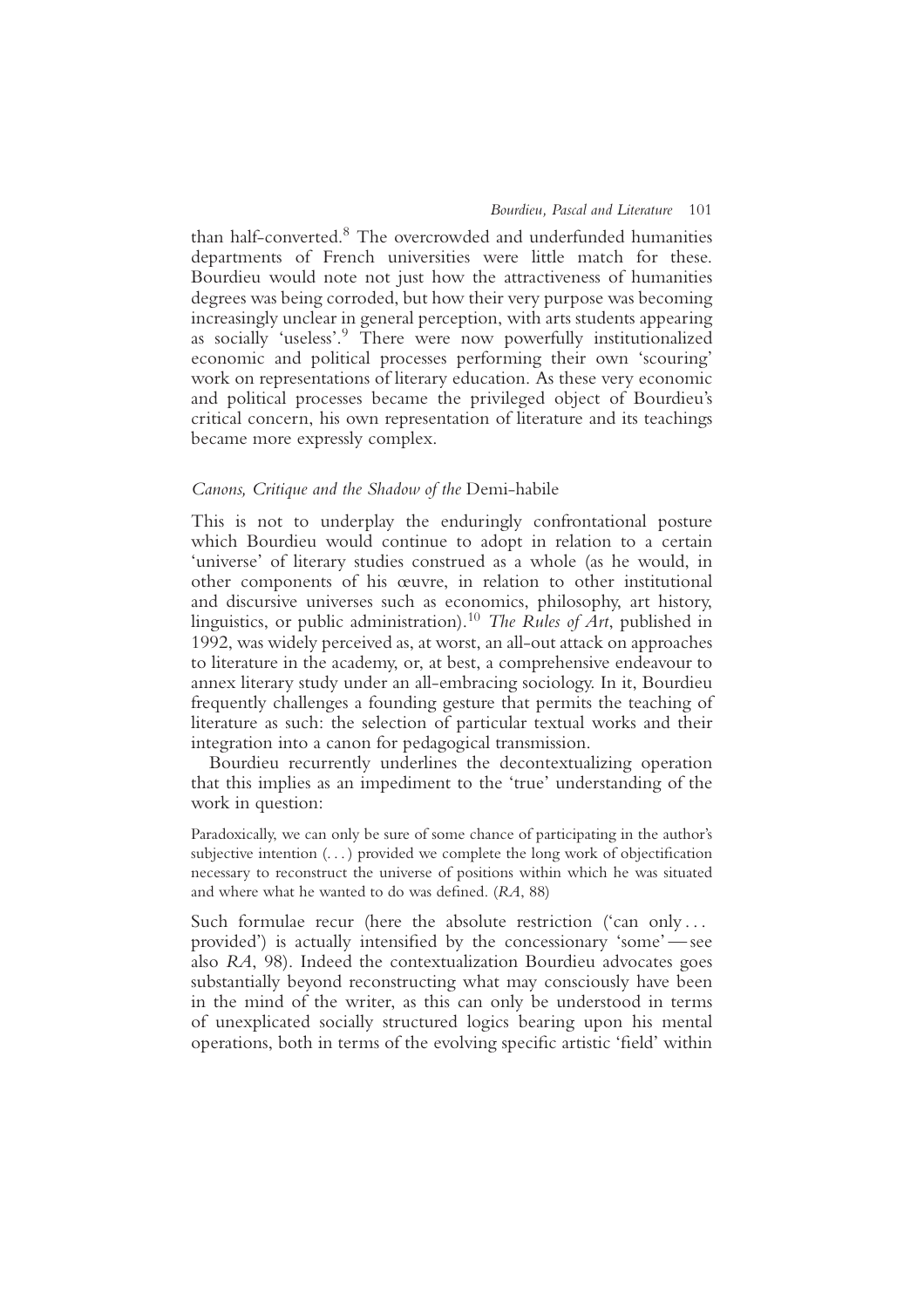which he is working, and the equally evolving and interlocking 'fields' that make up society as a whole at any given moment. One is tempted to evoke a 'hypercontextualizing' imperative at work in Bourdieu's theorized methodology (as I suggested above, this is not always quite the same thing as his real method). For not only must one reconstruct multiple 'spaces' or 'fields' within which the work in question takes on its 'differential value' or significance. One must also, Bourdieu writes, perform a 'double historicization' (*RA*, 309): readers must carry out a reflexive contextualization of their own position and trajectory in a 'field', and that field's position in a wider mutating social space, in order to reach a level of lucidity as to their appropriation of and investment in the particular enliteratured object in question.

Where will it, or can it, stop? Engagement in the labile magma of literature is inevitably mediated through readings of readings of readings. A chronologically ordered arithmetic succession of 'historicizations' is unlikely to capture much of the process's exponentialized errancy. Yet the principal objection to Bourdieu's 'hypercontextualizing' imperative need not be that its postulates are false. One can plausibly concede that the heave and slippage of literary magma are caught through and through in the gravitational pull of social force-fields. It seems preferable to demonstrate this, as Bourdieu does in several contexts, rather than leave literary indeterminacy as a night where all cows are black. And the standard objection of 'reductionism' seems itself rather reductive. It fails to do justice to the care Bourdieu takes not to fold, in this case, the literary onto the 'social' as a whole, but to construct the field of the literary as such, the field of literary position-takings as such, the mutating field of literary styles as such, and so on. One's principal objection to Bourdieu's thrust here can instead be formulated in pragmatic terms— both at the level of a day-to-day reading practice, and, to coin a term that might be an oxymoron in Bourdieu's lexis, at a 'scholastico-practical' level.<sup>11</sup>

One way of suggesting this (*cum grano salis*) is to anticipate what I will present below as Bourdieu's own real practice, and to tear from its original context a verbal fragment from Pascal's *Pensées* (formulated as an objection to Descartes), and see where it takes us in understanding differently where Bourdieu's argument is leading us:

In general terms one must say: 'That is the result of figure and motion,' because it is quite true, but to name them and assemble the machine is quite ridiculous. It is pointless, uncertain, and arduous [*pénible*]. Even if it were true we do not think that the whole of the philosophy would be worth an hour's effort.<sup>12</sup>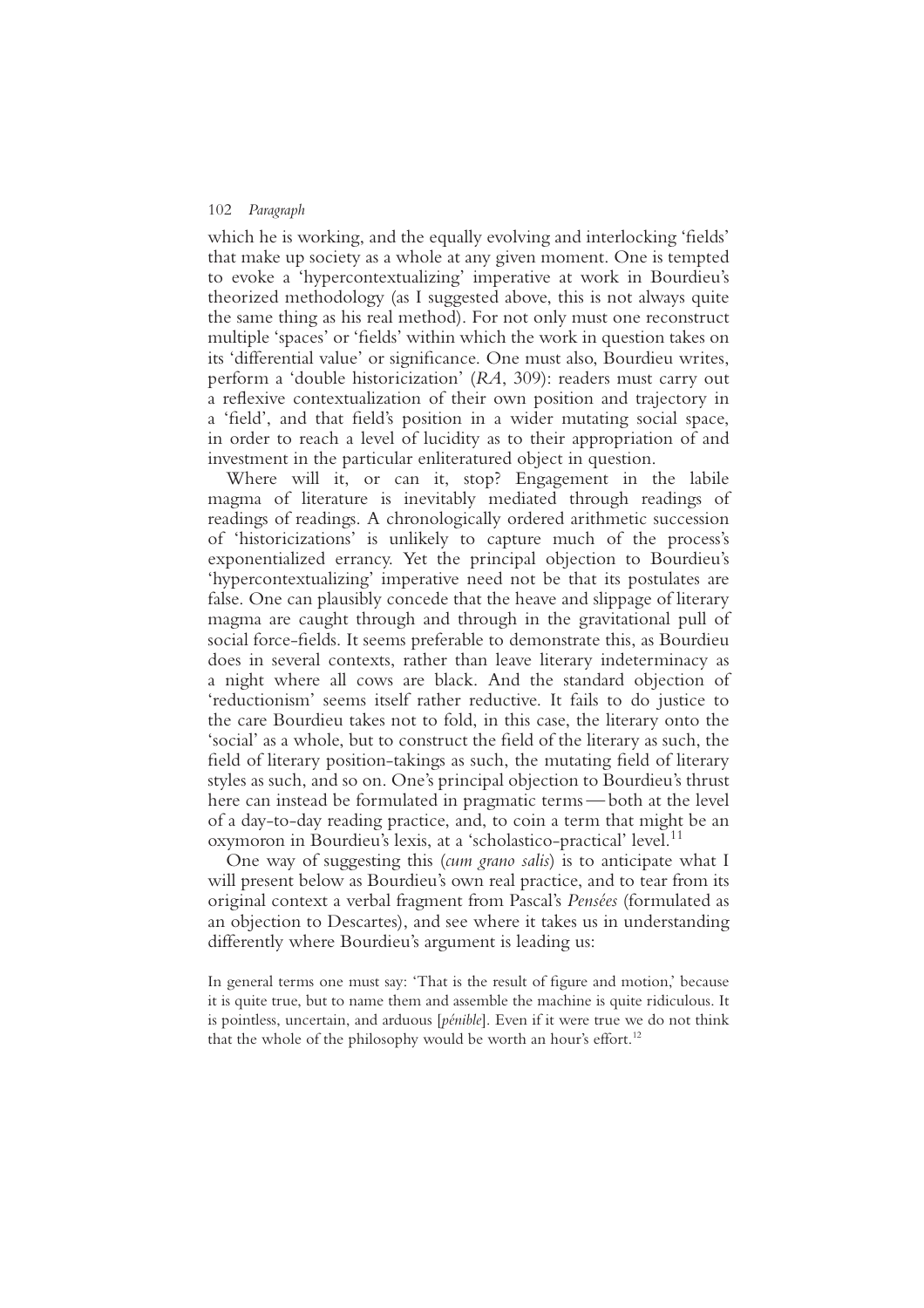Who would ever pick up a new book if the 'only' way they had 'some' chance of understanding anything at all of what the author could show them was via the fastidious kinds of historicizing hypercontextualization described by Bourdieu? In admittedly excessive manner, Pascal's note indicates something of the calculus of attention that all interpretative strategies must negotiate. In the case at hand, one might say that an obsessive attention to a text's genesis (the 'machines' of its production and reception) may inhibit the perception of a text's potential (to unfold itself in different contexts). Bourdieu argues that his theorization of literature in *The Rules of Art* can 'intensify' the experience of ordinary reading (*RA*, xvii). That may be so, though it is hard to avoid thinking of a trope recurrently mobilized by Iain McGilchrist in his study of divided brain function: 'does placing a maths professor in a circus troupe result in a flying mathematician, or a bunch of trapeze artists who can no longer perform unless they have first calculated the precise trajectory of their leap?' (McGilchrist surmises that such 'anomalies' can lead to both 'unusual talents and unusual deficits').13

As a research strategy, Bourdieu's 'strong' version of field theory as applied to literature is a stimulating horizon for a particular kind of literary-historical and sociological comprehension.<sup>14</sup> As a pedagogical norm, it would appear at first sight to be unworkable. It is hard enough in most pedagogical situations to get pupils and students to pay sustained attention to a single text, let alone the multiplicity of contemporaneous texts alongside which it emerged, and against which alone its putatively original 'differential value' can be perceived. The issues emerge in some of their complexity— indeed perhaps more so than Bourdieu had anticipated when embarking on the paragraph in the following passage from *Pascalian Meditations* (here in relation to analogous canonization processes at work in philosophy as well as the historical constitution of the Bible):

To combat this forgetting of history  $(\ldots)$ , I am tempted to set authority against superstition and to refer the devotees of hermeneutic philosophy, a strictly 'philosophical' reading of the texts consecrated by tradition as philosophical, to the various passages of the *Tractatus* in which Spinoza defines the programme for a genuine science of cultural works. Spinoza there invites the interpreters of the Books of the Prophets to break with the routine of hermeneutical exegeses and subject these works to a 'historical examination' seeking to determine not only 'the life, the conduct and the aim of the author of each book, who he was, what was the occasion, and the epoch of his writing, whom did he write for,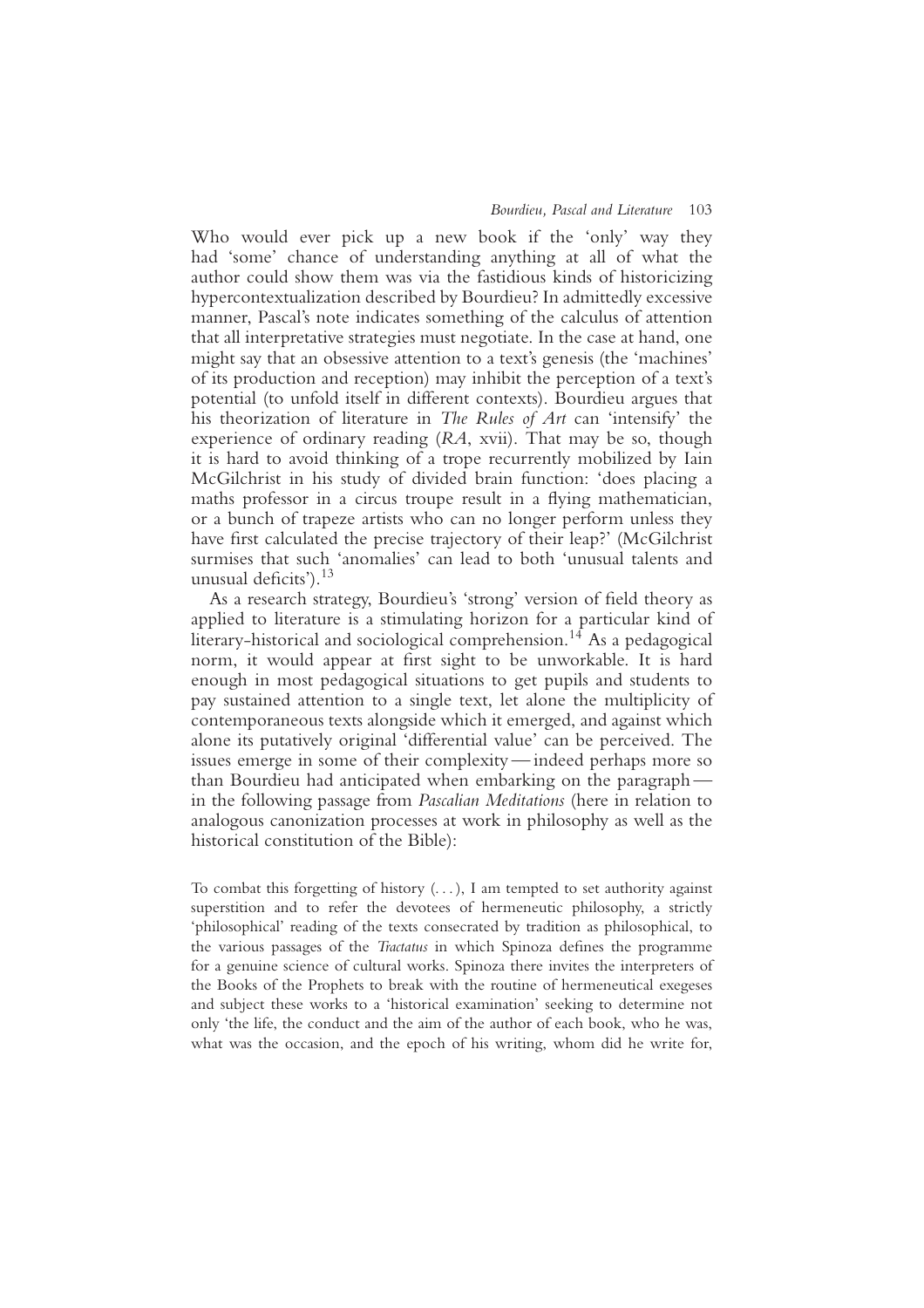and in what language,' but also 'into whose hands it fell . . . by whose advice it was received into the canon, and how the books now recognized as canonical were united into a single body.' This magnificently sacrilegious programme  $(\dots)$ contradicts point by point all the presuppositions of the liturgical reading, which, in a sense, is perhaps not as absurd as it might seem from the standpoint of a rather narrow reason, since it grants the canonical texts the false eternization of ritual embalming. (*PM*, 47–8; translation modified)

There is no doubting the interest of this Spinozist 'programme', for which Bourdieu's work provides an array of marvellous tools. But there are problems in setting it up as a kind of master paradigm for reading (facilitated in the passage above by the projection of an improbably 'pure' liturgical reading as Bourdieu's discursive foil). The final qualifying clause of the paragraph, appended like an afterthought, is revealing for our purposes. Having exposed the 'absurdity' of canons, predicated on 'abstraction' and the concomitant 'forgetting of history', it is as though Bourdieu concedes nonetheless something like their historical necessity. Admittedly, this is here rather in the mode of Durkheim conceding the necessity for the societies he studies of 'religions' as well-founded illusions (whatever their cognitive defects, they 'work' as mechanisms for protecting a society against entropic dispersal).15 It is as though Bourdieu, reading over his argument, felt his own reasoning to be somewhat 'narrow'. Indeed, one senses here, as elsewhere in the *Pascalian Meditations*, the shadow of the *demi-habile*, Pascal's figure for the detached 'philosophical' critique of the absurdity of the world's ways that understands little of the necessities underlying those ways (see, for example, *P*, 90/83, 101/93). Bourdieu is happy to subsume others (or previous versions of himself) under the epithet (for example *PM*, 189–90), but the term has an uncanny capacity to transmute and re-emerge as a question mark over a new position (a feature of the unsettling Pascalian dynamic producing a 'continuous reversal' of perspective (*P*, 93/86; translation modified)). Bourdieu's reflection is vulnerable to the author under whose 'aegis' (*PM*, 1) he writes.

The pragmatic need which canons address need not be conceived as the 'false eternization of a ritual embalming'. Elsewhere in Bourdieu's work, we find elements of a practical resolution to the apparent antinomy presented above (between a thoroughgoing historicization of works and their integration into a transepochal canon with more than a purely historical interest). Bourdieu was asked on two occasions in the 1980s by socialist governments to head up commissions overseeing the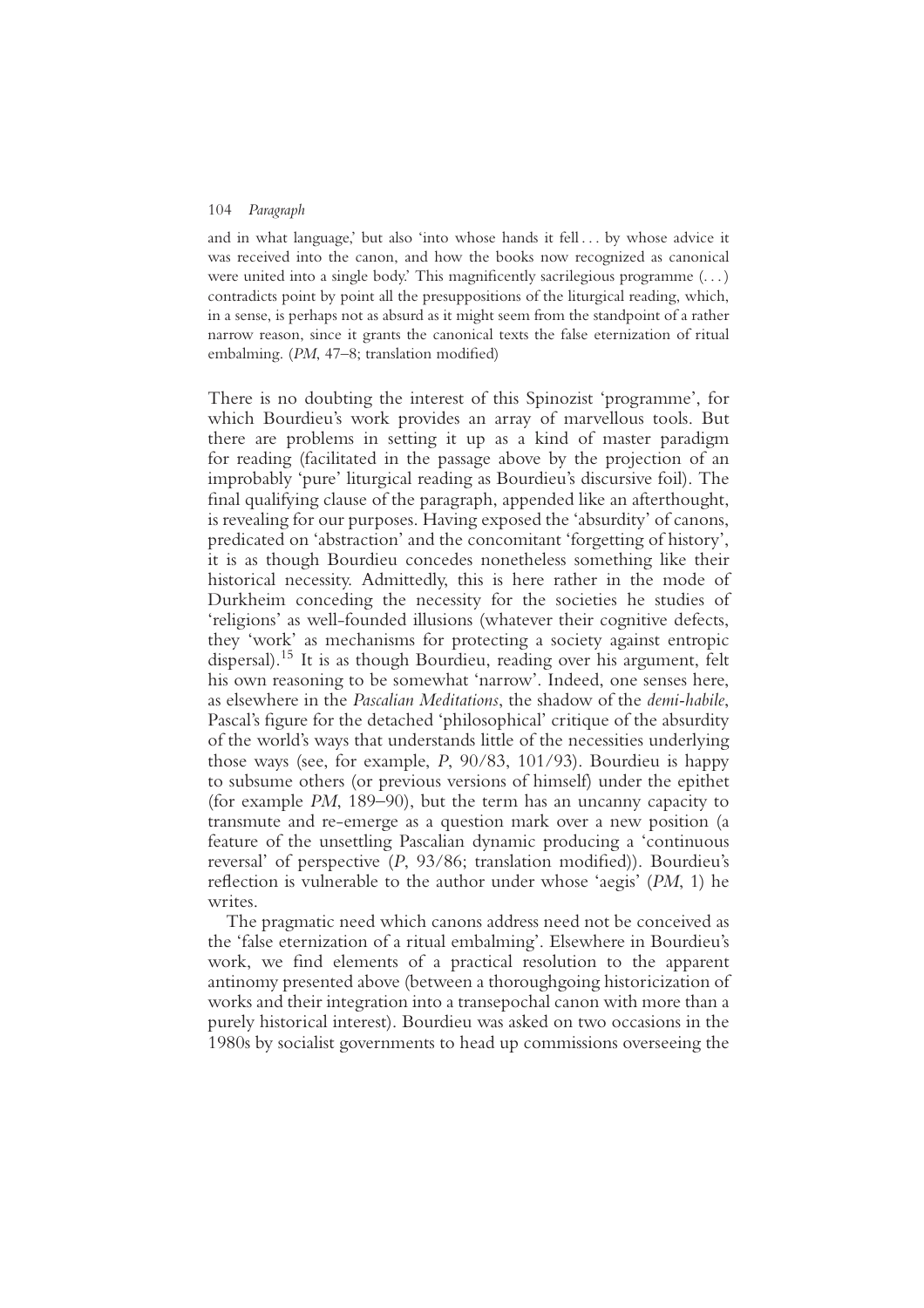recasting of school curricula. The transition from scouring sociologist exposing the 'arbitrariness' of all educational syllabuses and canons to an advisor outlining in normative mode the shape of a new syllabus was not straightforward for Bourdieu.<sup>16</sup> However, one move that figures prominently in his approach was the integration of the notion of 'cultural arbitrariness' itself as a core component of his proposed curricular guidelines.<sup>17</sup> If that really were to be made teachable, one might surmise that some kind of (meta-canonical) 'canon' might have to be specified— and one element in that might be a compendium of Spinozan fragments ripped from the *Tractatus* and re-organized for the purpose.

#### *Pascal Out of Place*

What Bourdieu actually does with literary resources throughout his œuvre is not reducible to the theory of literary fields as systematized in *The Rules of Art*. Curiously, however, the frames of that theory allow us to grasp something of his actual practice in the movement of its very divergence and *désinvolture* (as flying mathematician, perhaps, rather than inhibited trapeze artist). Jacques Dubois suggests that Bourdieu's posture in *The Rules of Art* as superpositioned explicator of Flaubert and his place in the nineteenth-century literary field does not correspond to the effective 'division of labour' that can be traced across his discussion. The text often reads instead rather like a cross-epochal 'collaboration': Flaubert sets challenges, raises objections, interjects, asks questions, offers advice for the sociologist's work elsewhere, and so on.<sup>18</sup> Similarly, Jérôme David, in a suggestive article, proposes that we distinguish in Bourdieu's writings between his emphatic self-positioning as a sociologist working 'on' literature, and his largely unthematized— and in some ways quite unusual position as a sociologist 'in' literature.19 To put it another way, Bourdieu is immersed not just in the protocols of sociology, but in a universe of literary and other cultural references. They comprise one compartment of the 'thinking tools' (discursive formulae, narrative techniques, 'takes' on aspects of the social world) that he has 'present' or to hand when confronting a given problem. His deployment of these tools often involves scant or no reference to the original fields of their production (his evocation of the 'paradigms' or 'effects', 'models' or 'limit-cases' proposed by such as Kafka or Cervantes involves an essentially 'internal' apprehension of their works (*PM*,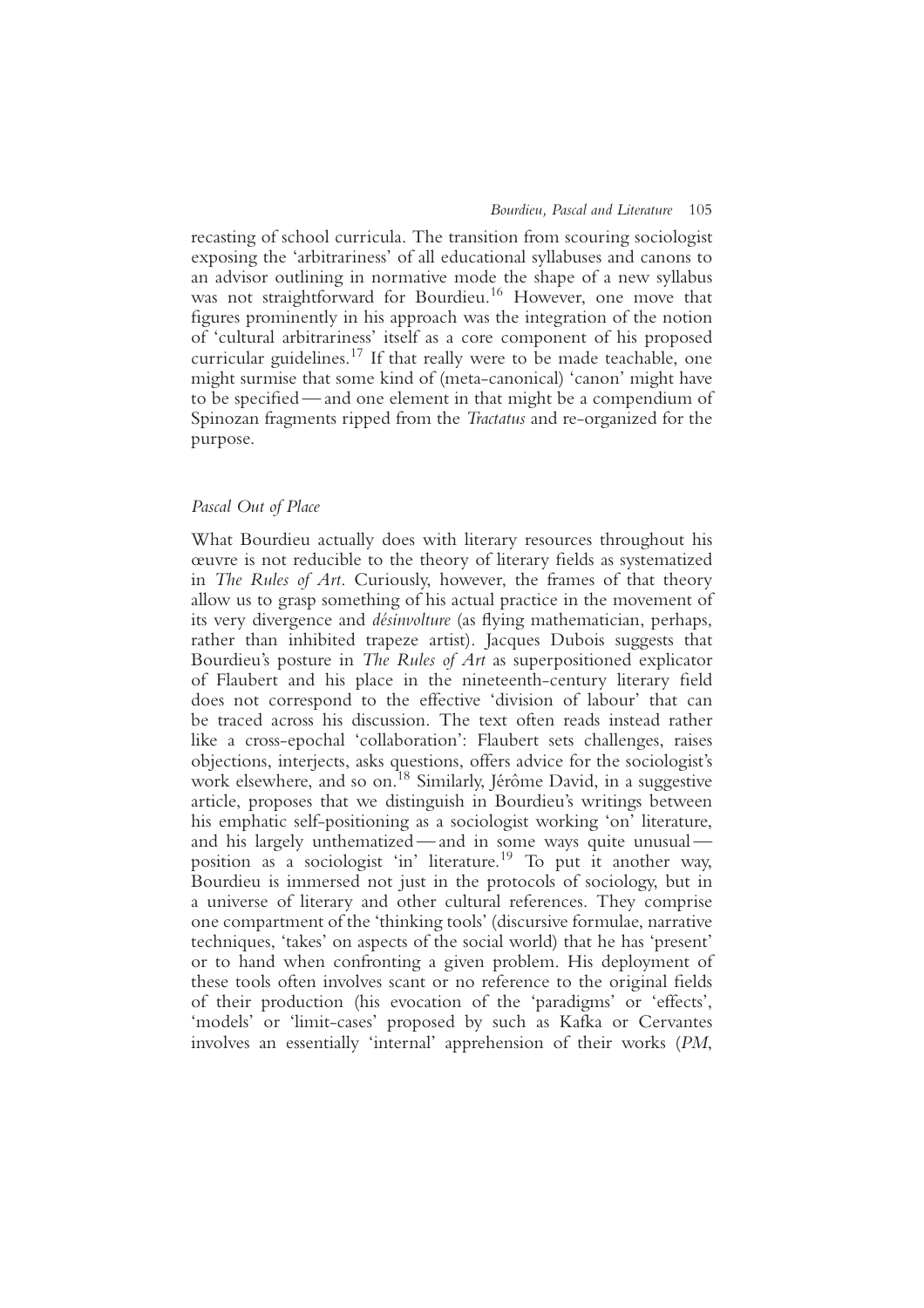229, 160)). This opportunistic and creative appropriation, combining conceptual probing and rhetorical play with authorial authorities, does not invalidate Bourdieu's more self-consciously elaborated theory of literary production. It does allow us, however, to moderate 'from within' the annexionist or sometimes rather stifling claims that accompany the latter.

This practice of literarily available resources, their incorporation into the rhythms and reflexes of his thought, is perhaps nowhere so evident as in the *Pascalian Meditations*. The work carries a certain literary selfconsciousness in its very framing: placing his reflections 'under the sign' or 'aegis' of Pascal certainly signals an affinity in conceptual preoccupations, as Bourdieu notes, and allows him to sidestep the usual affiliations in terms of which a sociologist might be expected to situate himself (Marx, Weber, Durkheim . . . ).<sup>20</sup> But it also announces a certain affective tonality, underscored by the black cover of its original publication (contrasting on the shelf with the creamy white generally encasing Bourdieu's other publications). We expect certain leitmotifs: the vanity of human ends, and the vanity of denouncing distractions from that vanity; the finitude of thought in its bodily embedding; a measure of self-disgust in combination with apparently irrepressible movements of self-aggrandizement; the force of custom and servile 'imagination'; a sustained counterposing of the social animal's *misère* and *grandeur*. And that is indeed what we get. There is almost no engagement with the social or cultural fields in which Pascal's thought emerged. Such mention of these as we find operate in negatively permissive mode. Bourdieu argues that thinkers around Port-Royal, associated with the bourgeois aristocracy of the *robins*, may have been 'inclined' to critical dispositions with regard to the self-legitimizing claims of the traditional nobility, and to the temporal powers of Church and State  $(PM, 3, 157)$ .<sup>21</sup> But this social interest in social lucidity does not, he says, 'invalidate the truths it uncovers' (3; translation modified). If Bourdieu is not quite 'eternalizing' those truths, he is crediting them with a decisive transhistorical potency, sufficient to unbind (or absolutize) them with regard to the site of their original formulation.

Yet Bourdieu does not simply derive from Pascal a series of abstract transposable propositions on the contingency of human engagement in social worlds. We find instead in the *Meditations* a sustained textual interleaving, indeed an insistent stylistic interpenetration. The purpose is certainly not to produce a 'commentary' on Pascal. Bourdieu rather enlists Pascal's crafted fragmentary artefacts— the semi-dispersed *pensées* of his *Nachlass* — as he circles around the themes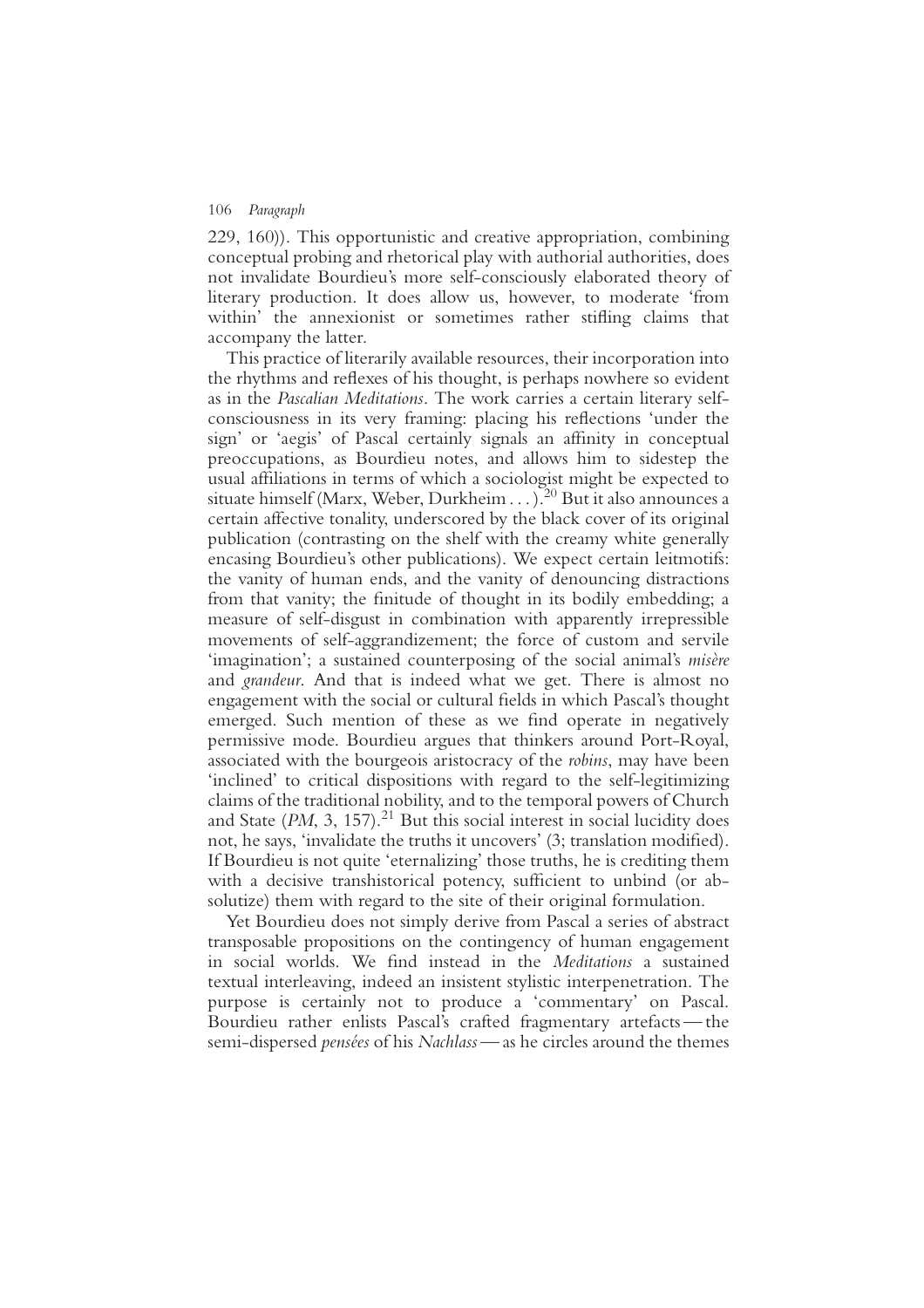that have driven his own œuvre, looking for ways of putting them into clearer, more acute or more arresting relief. Two extended quotations, selected from many, will give a sense of the conceptual and rhetorical play at work:

To find a way out of this interminable debate, one can simply start out from a paradoxical observation, condensed by Pascal into an admirable formula [*une très belle formule*], which immediately points beyond the dilemma of objectivism and subjectivism: 'By space the universe comprehends and swallows me up like an atom; by thought I comprehend the world.' The world encompasses me, comprehends me as a thing among things, but I, as a thing for which there are things, comprehend this world. And I do so (must it be added?) *because* it encompasses and comprehends me; it is through this material inclusion— often unnoticed or repressed— and what follows from it, the incorporation of social structures in the form of dispositional structures, of objective chances in the form of expectations or anticipations, that I acquire a practical knowledge and control of the encompassing space (. . . ).

The reader will have understood that I have tacitly expanded the notion of space to include, as well as physical space, which Pascal is thinking of, what I call social space, the locus of the coexistence of social positions, mutually exclusive points, which, for the occupants, are the basis of points of view. (*PM*, 130; *P*, 113/104).<sup>22</sup>

Such might be the anthropological root of the ambiguity of symbolic capital glory, honour, credit, reputation, fame — the principle of an egoistic quest for satisfactions of *amour propre* which is, at the same time, a fascinated pursuit of the approval of others: 'The greatest baseness of man is the pursuit of glory. But that is the greatest mark of his excellence; for whatever possessions he may have on earth, whatever health and essential comfort, he is not satisfied if he has not the esteem of men.' Symbolic capital enables forms of domination which implies dependence on those who can be dominated by it (. . . ). (*PM*, 166; *P*, 470/435)

In the first quotation, the recourse to Pascal gives Bourdieu an abruptly authorized *entrée* into his subject that allows him to cut short a more conventionally philosophical discussion on the division of 'comprehensive' and 'explanatory' labour. The crystalline chiasmus of Pascal's fragment sends its expanding ripples into Bourdieu's amplificatory gloss and development. Its effects are both aesthetic and conceptual, as it becomes ingrained in the structures of Bourdieu's thought. The second passage works rather differently. The two discourses are held apart, each maintaining a relatively discrete lexis. The hinge is the colon, and one is reminded of Fowler's original definition of its function as being (in English) to '[deliver] the goods that have been invoiced in the preceding words'.23 Pascal delivers the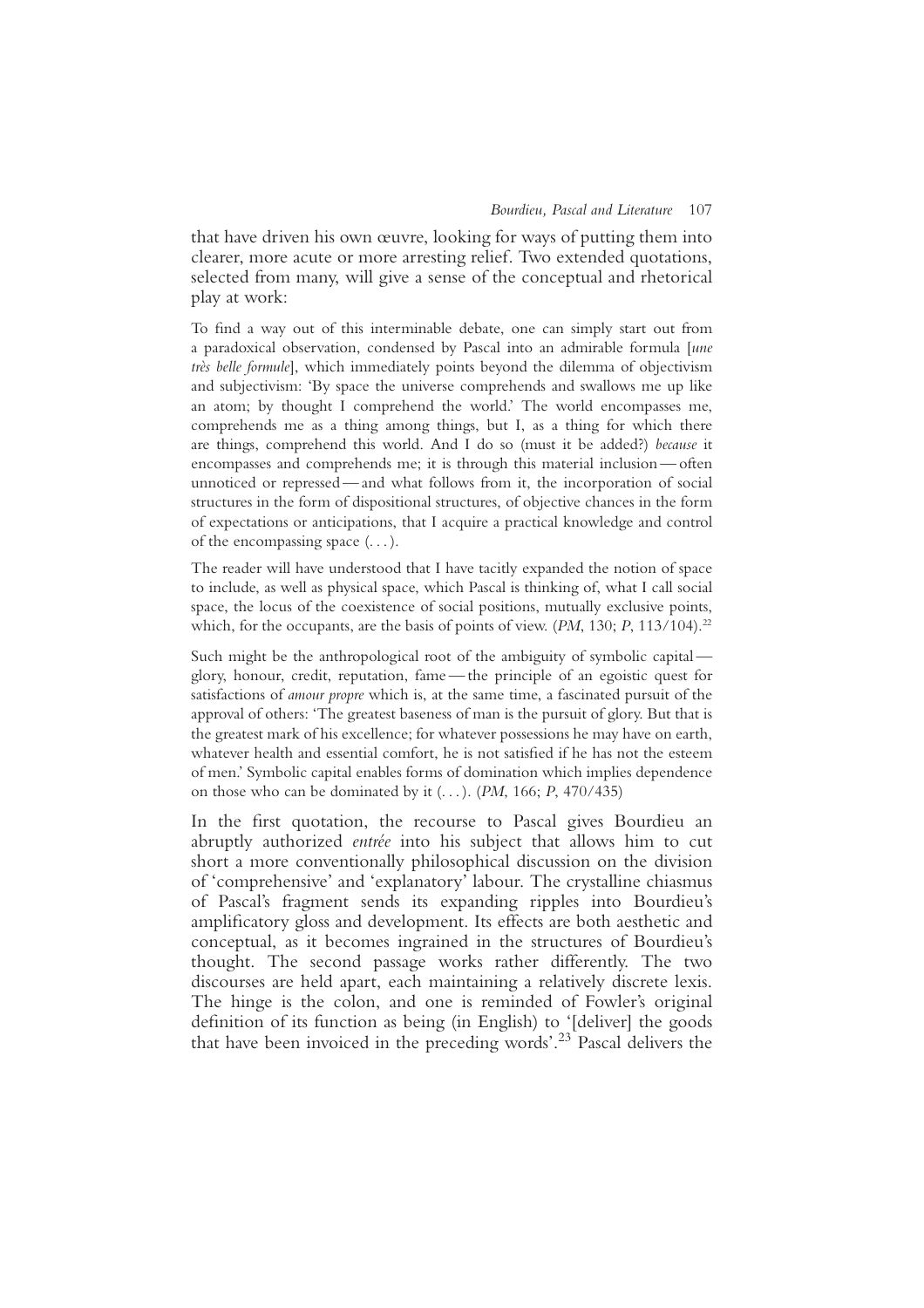goods promised by Bourdieu's abstract concept of 'symbolic capital'. He brings it down to a certain existential ground. He can talk freely of man's 'baseness' or 'vileness', just as Bourdieu can 'use' him later to evoke directly the anthropological 'datum' of death and the refuge that 'we' as 'wretched and powerless fools' forlornly seek from this in 'society' (*PM*, 239; *P*, 151/141) (if Bourdieu were to invoke these terms in his own name, the ensuing 'naive' metaphysical pathos might tarnish his own scientific-symbolic capital). Just as Bourdieu admires in Kafka a certain 'brutality' of the imagination (see *PM*, 142) that he could not permit himself as a 'scientist', so he can use Pascal's uncompromising bluntness to underscore his more scholastic formulations. 'How can we not envy the freedom of writers?' he asks, only half-rhetorically, at the beginning of *Pascalian Meditations* (*PM*, 10; translation modified). His working solution appears to have been to integrate selected shards of that freedom into his own writing.

In a sense, Pascal anticipated such uses of his writing. He seems to have cultivated an art of writing that was an art of 'flighting' verbal fragments such that they would travel beyond the place where he crafted them and 'insinuate' their way not just into other writings, but into more ordinary verbal exchanges:

The style of Epictetus, Montaigne and Salomon de Tultie [an anagram of the pseudonym under which Pascal published his *Lettres provinciales*] is (. . . ) the one which insinuates itself the most effectively, stays longest in the memory and is most often quoted, because it consists entirely of thoughts born from everyday conversations (. . . ). (*P*, 745/628; translation modified)

Pascal thus anticipates and facilitates the fragmentary pragmatic redeployment of his *pensées* (a redeployment to which he himself had, of course, subjected in their turn authors such as those cited above). At the same time, the textual embrace to which Bourdieu subjects Pascal's writings also embodies a certain interpretative violence (while also, as Michael Moriarty notes, allowing us to see things in Pascal that otherwise would have remained undisclosed<sup>24</sup>). Admittedly, Bourdieu's intention is to bend Pascal's work to his purposes rather than provide a faithful account of that work. Nonetheless, by pointing up some aspects of the 'forcing' in question, we can not only avoid simply superimposing Bourdieu's 'science of man' upon Pascal's 'study of man'.25 We can also bring into focus blind spots in Bourdieu's own thought.

Bourdieu's analysis of modern societies revolves around the genesis of 'fields' and 'sub-fields' through which they become internally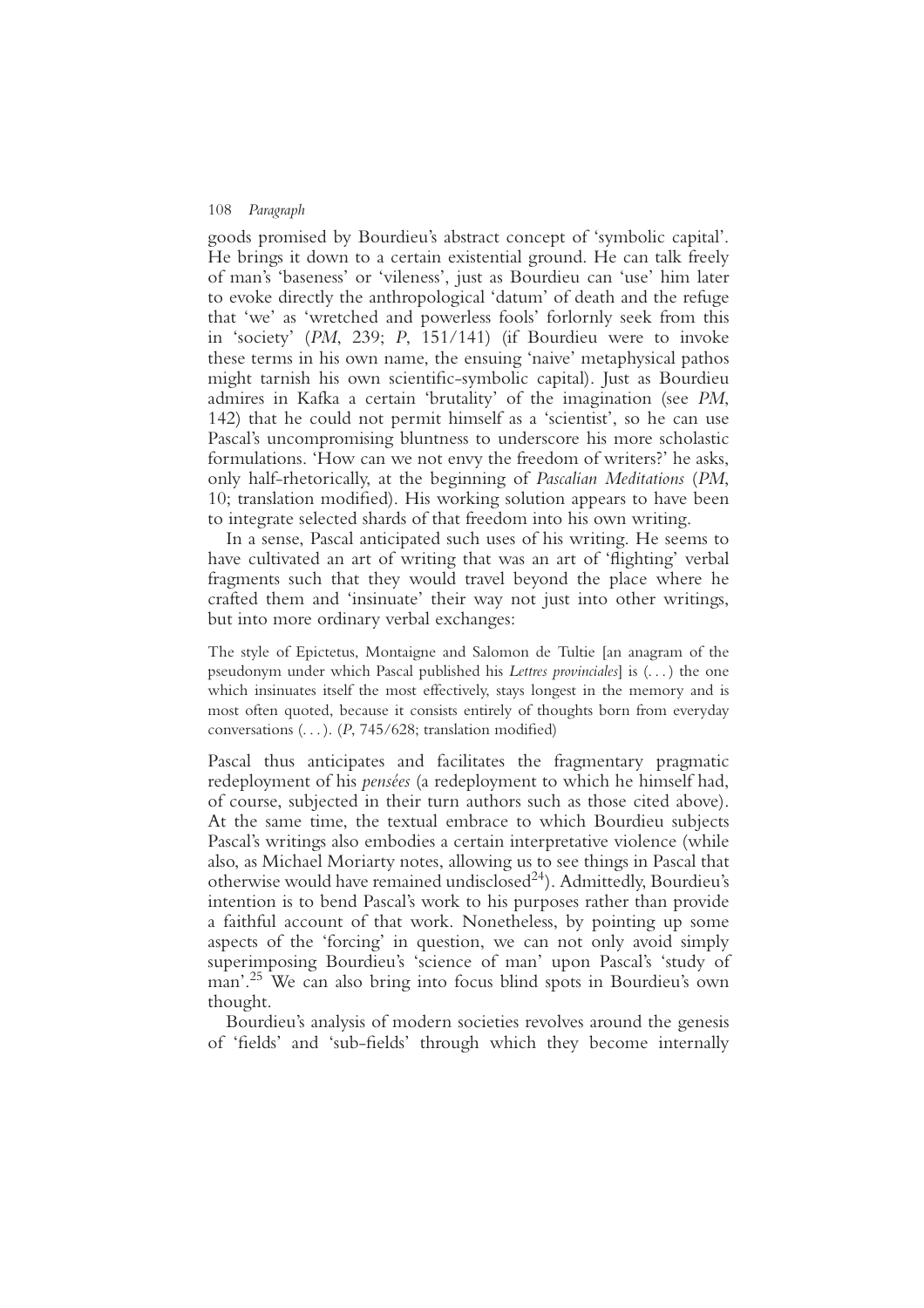differentiated, and which work as relatively autonomous domains each with their specific stakes, codes, laws of competition and forms of 'capital' (the legal field, the commercial field, the political field, the academic field, the journalistic field, the literary field, etc.). Perhaps unsurprisingly, he views the Pascalian scheme of 'orders' as an anticipation of his own distinctive field theory (*PM*, 15). The result is a certain folding of Pascal's scheme within the Bourdieusian frame of reference:

Each field, like the Pascalian 'order', thus involves its agents in its own stakes [*enjeux*], which, from another point of view, the point of view of another game, become invisible or at least insignificant or even illusory: 'All the glory of greatness [*grandeurs*] has no lustre for people who are in search of understanding [*dans les recherches de l'esprit*]. The greatness of clever men [*gens de l'esprit*] is invisible to kings, to the rich, to chiefs, and to all the worldly great. The greatness of wisdom (. . . ) is invisible to the carnal-minded and to the clever. These are three orders differing in kind.' (*PM*, 97; *P*, 308/290)

Undeniably, an exposition of Pascal's scheme of incommensurable 'orders' provides a telling demonstration through defamiliarization of the principles underpinning Bourdieu's more general theory. In particular, Pascal brings into compelling relief the Bourdieusian concept of the *illusio* — the agent's prereflexive investment in the particular stakes (the *lusiones*) of the 'social game' that has invested him, and that may appear to agents otherwise invested as mere 'illusion'. Bourdieu sees in literature and the literary field areas where agents' relations to an *illusio* become particularly complex and thus revealing, due in part to the sustained and reflexive engagement with illusion qua illusion that is a necessary feature of participation in the field. Yet the Pascalian scheme, like other literary treatments one could name, does more than illustrate the Bourdieusian frame: it also stretches and challenges it.26

It may be that the Pascalian orders are more illuminatingly set athwart rather than within Bourdieusian fields. The 'order of the flesh' (or of worldly grandeurs) and the 'order of the mind' do not really correspond to discrete fields. The point may be made clearly if we map these two Pascalian terms onto their Augustinian correlates (that Bourdieu also uses elsewhere). The *libido sentiendi* and *libido dominandi* (broadly the 'order of the flesh' for Pascal) and the *libido sciendi* (the order of the mind) operate transversally across all fields in different combinations— both directly 'economic' fields and the kinds of economically 'anti-economic' fields represented in Bourdieu's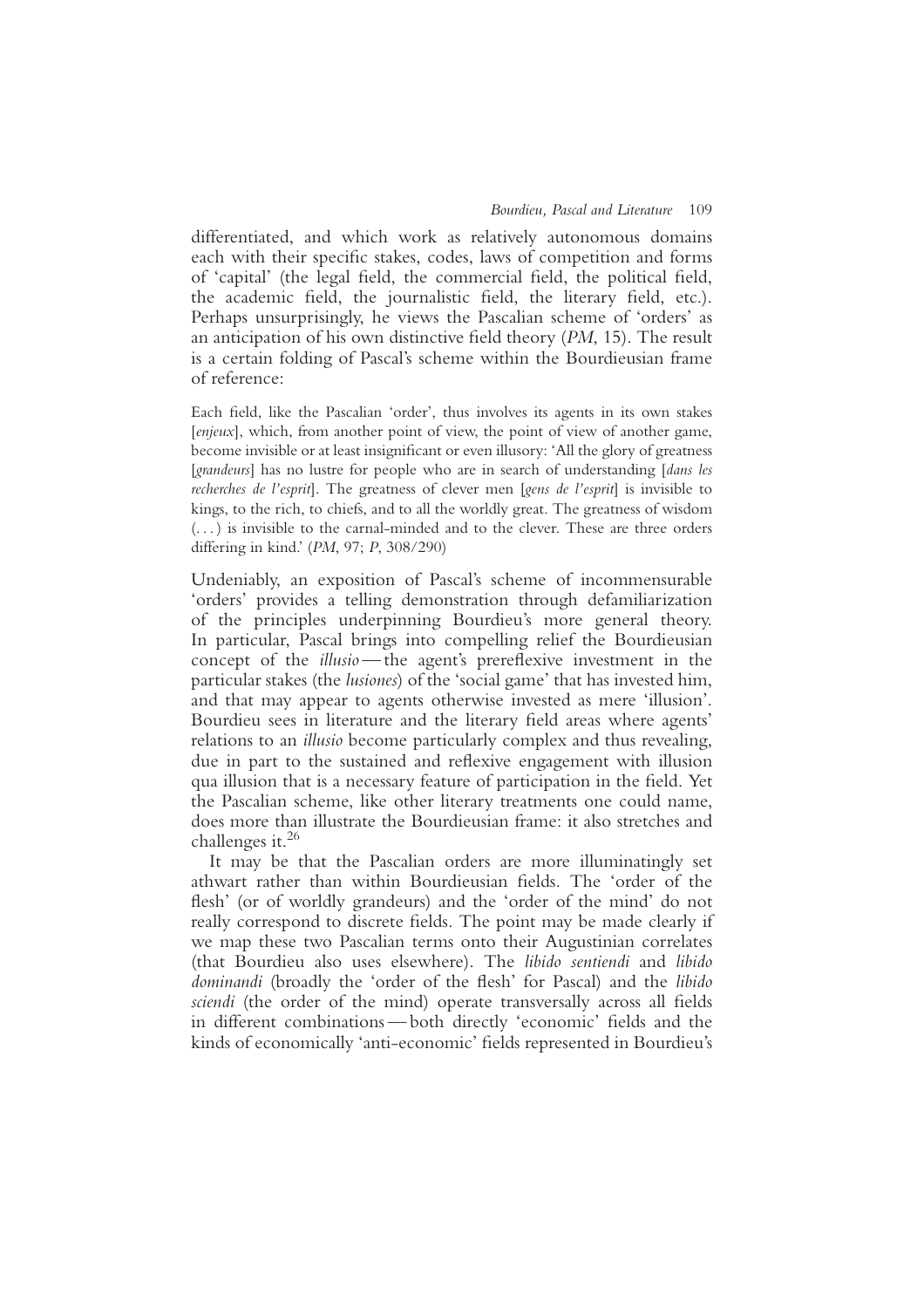analyses by the worlds of art, literature, science, and so on. At this level, the Pascalian terms give us a way of apprehending different modes of cathexis within the same field (Bourdieu approaches this in describing the attraction exerted by different 'poles' within a given field). However, the third of Pascal's orders (of 'charity' or 'wisdom') not only does not resemble a social field in Bourdieu's sense. On the contrary, it is constituted as the very antithesis of the principles that are deployed by Bourdieu to explain human behaviour across all social fields: the pursuit of imagined self-interest as prereflexively represented in specific forms of 'capital', recognition, or position. Pascal's 'order of charity' is organized around a set of vanishing points with regard to the logic of what he calls 'the world': 'God' as participation in 'universal being' whose value is not dependent on relative scarcity or position (*P*, 420/397); 'love' as a decentering of the self (597/509); an embrace of an 'obscurity' ('what the world calls obscurity' (300/282)) which Bourdieu tends to equate to 'social death'. Clearly, Pascal is writing of these dimensions of socio-affective life within the divided religious culture of his time. But they nonetheless represent a significant challenge to the frames of Bourdieu's analyses, and it is perhaps not surprising that the evocation of this 'order' is followed almost immediately by explicit 'digressions' in Bourdieu's analyses (*PM*, 97, 102). Bourdieu's engagement with a literature free to speak of many unscientific things leaves behind an instructive residue.<sup>27</sup>

Bourdieu can often give the impression that any teachings which literature has to offer need the intervention of a social 'science' if they are to be apprehended in their full truth. We saw how the teaching of literature was instructive for the sociologist essentially because it raised to a paradigmatic level the mystifications inherent in the pedagogical relation. Similarly, what Flaubert could teach us about his social world needed to be 'uncovered' and 'explicated' by the sociologist (putting to one side the disjuncture between this manifest theory and the nature of the real 'collaboration' between Flaubert and Bourdieu). Bourdieu would increasingly grant in his later work that literary resources could variously help social scientific work. But it may be that those resources also have teachings that cannot be so readily integrated into the *illusio* of the scientific disposition. In *Reproduction*, Bourdieu includes as an epithet to chapter two of book two the famous *pensée* in which Pascal evokes the 'red robes' and the 'ermine' of magistrates, the 'cassocks' and 'mules' of contemporary medics, the 'over-ample robes' of academics as apparels designed to distract from the vulnerability of their knowledge and inspire respect. Strangely,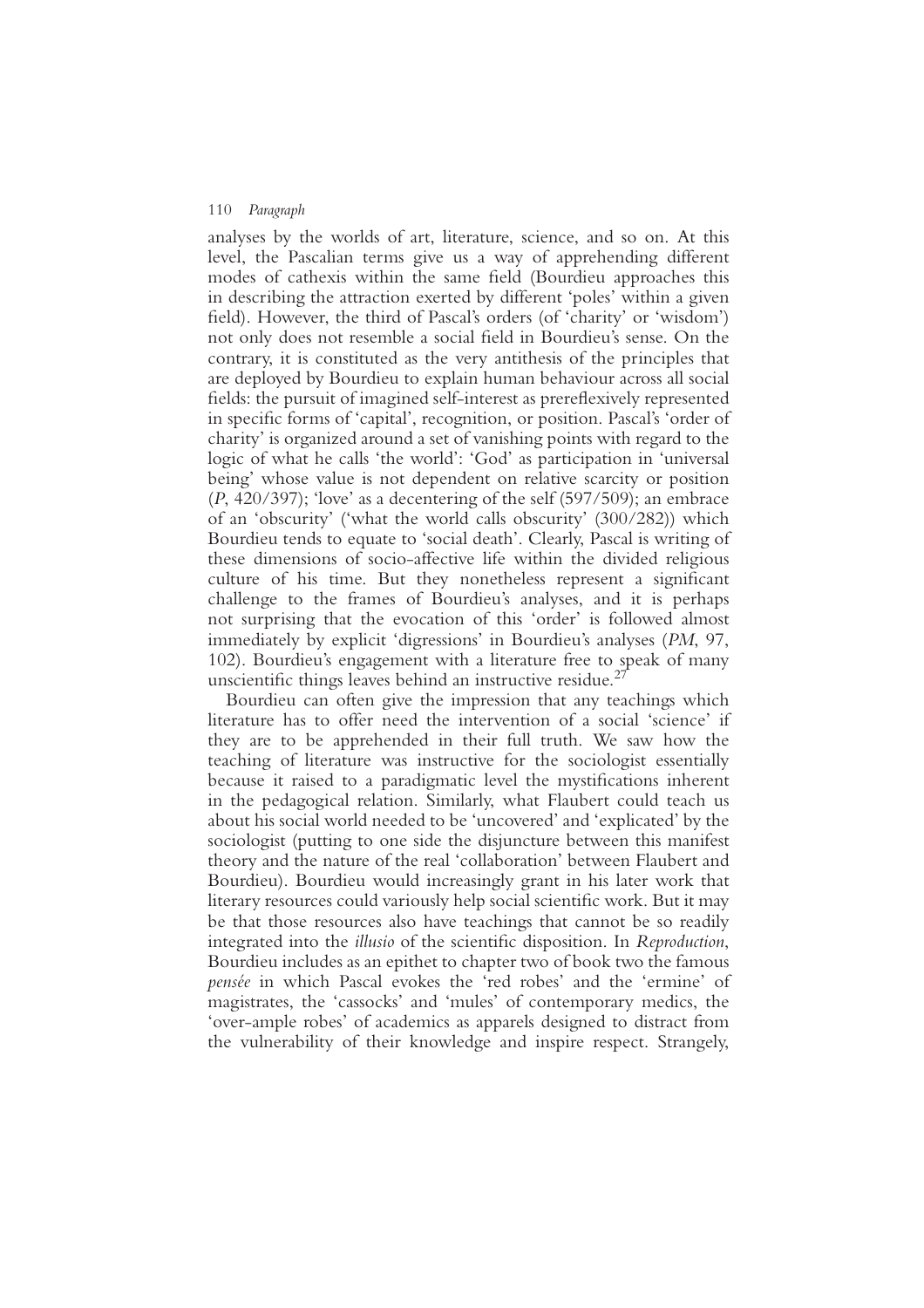Bourdieu elides from the passage, without marking his elision, Pascal's reference to the 'vain instruments' of 'imaginary sciences' designed to strike blows to people's 'imagination' and 'attract respect' (see *R*, 107 and  $P$ ,  $44/41$ ).<sup>28</sup> Bourdieu appears scrupulous elsewhere in that book in marking elisions— what are we to make of this apparent 'avoidance of compromising formulations' (*R*, 125)? Was there a fear, perhaps, that Pascal's formulae might lead readers to recognize in Bourdieu's rhetoric certain traits that he did not want recognized as such? Some of the 'free writings' collected as 'literature' may carry teachings that elude an epoch's scientific policing.

#### **NOTES**

- 1 Pierre Bourdieu and Jean-Claude Passeron, *The Inheritors: French Students and their Relation to Culture* [1964], translated by Richard Nice (Chicago: University of Chicago Press, 1979), hereafter referred to as *I*; *Reproduction in Education, Society and Culture* [1970], translated by Richard Nice (London: Sage, 1990), hereafter *R*; Emile Durkheim, *The Evolution of Educational Thought: Lectures on the Formation and Development of Secondary Education in France*, translated by Peter Collins (London: Routledge, 1977), original French lectures 1905. I am very grateful to Michael Moriarty for his comments on an earlier draft of this article.
- 2 See for example Bourdieu, *Homo Academicus* [1984], translated by Peter Collier (Cambridge: Polity Press, 1988). On the 'conflict of faculties' as originally analysed by Kant, and the place of social science in more recent stagings of the question, see Alain Renaut, *Les Révolutions de l'université: essai sur la modernisation de la culture* (Paris: Calmann-Lévy, 1995), 138–46.
- 3 See for example Bourdieu, *The Rules of Art: Genesis and Structure of the Literary Field* [1992], translated by Susan Emanuel (Cambridge: Polity, 1996), hereafter *RA*, 32–4; *Pascalian Meditations* [1997], translated by Richard Nice (Cambridge: Polity, 2000), hereafter *PM*, 229.
- 4 Bourdieu, *Les Héritiers, les étudiants et leur culture* (Paris: Minuit, 1985), 88 (from a footnote not included in the English translation).
- 5 Annie Ernaux, 'Bourdieu, le chagrin', *Le Monde*, 6 February 2002; and Hélène Merlin-Kajman, '*Ne. . . que* ou l'impossible traque des vanités', in *Bourdieu et la littérature*, edited by Jean-Pierre Martin (Nantes: Cécile Defaut, 2010), 155–72 (156). Interestingly, in light of my discussion below, Merlin-Kajman suggests that what prevented her developing like others a fullblown devotion to Bourdieusian 'scientism' as a result of this experience was her concomitant work on French seventeenth-century moralists, which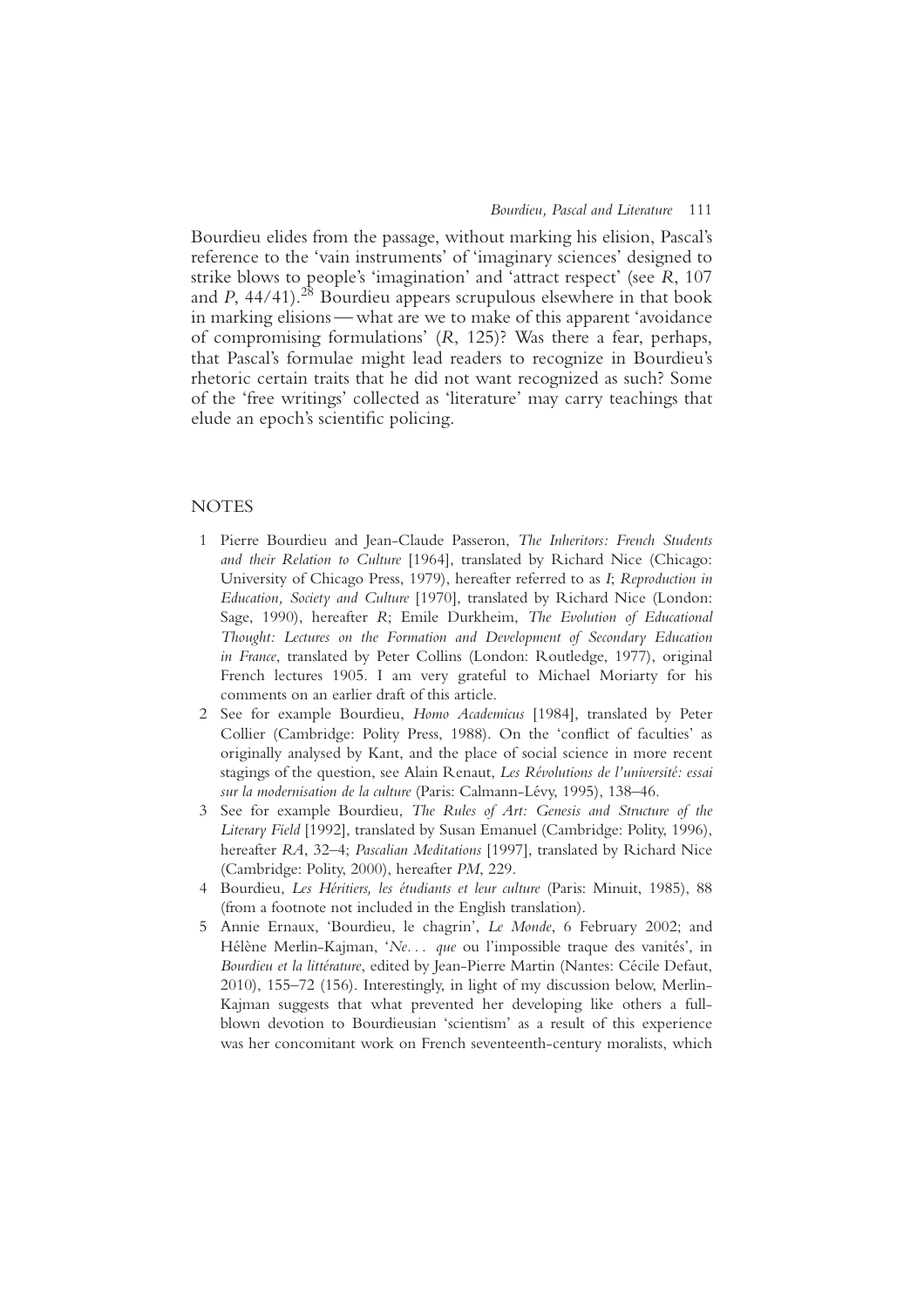confronted her with analogous experiences of disruptive 'recognition' mediated through literary form.

- 6 Occasional qualifications such as the following are nonetheless important: 'it is not sufficient to observe that academic culture is a class culture; to proceed as if it were *only* that, is to help it remain so' (*I*, 72; translation modified).
- 7 See for example Pierre Bourdieu, *The State Nobility: Elite Schools in the Field of Power* [1988], translated by Lauretta Clough (Cambridge: Polity, 1996), 213–14.
- 8 Bourdieu, *State Nobility*, 224.
- 9 Bourdieu, 'A Refusal to be Cannon-fodder for the Bosses' [1986], in Bourdieu, *Political Interventions: Social Science and Political Action* [2002], edited by Franck Poupeau and Thierry Discepolo, translated by David Fernbach (London: Verso, 2008), 167–72 (170).
- 10 Bourdieu's abiding agenda was to show how the presuppositions of such discourses carry but mask certain social logics that a 'critical sociology' can disclose.
- 11 Bourdieu, in his simultaneous construction and critique of 'scholastic' logic, tends to oppose it to 'practical logic' (*PM*, passim). For a sympathetic critique, see Pierre Macherey, 'Bourdieu critique de la raison scolastique: le cas de la lecture littéraire', in *Bourdieu et la littérature*, edited by Martin, 113–41. My argument at this point is also indebted to Oliver Davis's discussion of the notions of overcontextualization, anachronism and literarity in the work of Jacques Rancière (see Davis, *Jacques Rancière* (Cambridge: Polity Press, 2010), 67–72, 107–15).
- 12 Blaise Pascal, *Pensées*, translated by A. J. Krailsheimer (London: Penguin, 1995), hereafter *P*. Krailsheimer uses the Lafuma numbering for the fragments. References will give this numbering, and then the numbering of the more recent French edition, Blaise Pascal, *Pensées*, edited by Michel Le Guern (Paris: Gallimard, 2004); in this case 84/77 (translation modified).
- 13 Iain McGilchrist, *The Master and His Emissary: The Divided Brain and the Making of the Western World* (New Haven: Yale University Press, 2009), 12–13.
- 14 See Jacques Dubois, 'Flaubert analyste de Bourdieu', in *Bourdieu et la littérature*, edited by Martin, 77–91 (77) and, in the present special issue, the articles by Anna Boschetti, Gisèle Sapiro and Michel Hockx.
- 15 See for example Durkheim, *The Elementary Forms of the Religious Life* [1912], translated by Joseph Ward Swain (London: George Allen, 1976), 2–3.
- 16 On these commissions, see Jeremy Ahearne, *Intellectuals, Culture and Public Policy in France: Approaches from the Left* (Liverpool: University of Liverpool Press, 2010), 138–50.
- 17 See *Propositions pour l'enseignement de l'avenir élaborées à la demande de Monsieur le Président de la République par les professeurs du Collège de France* (Paris: Collège de France, 1985), 14.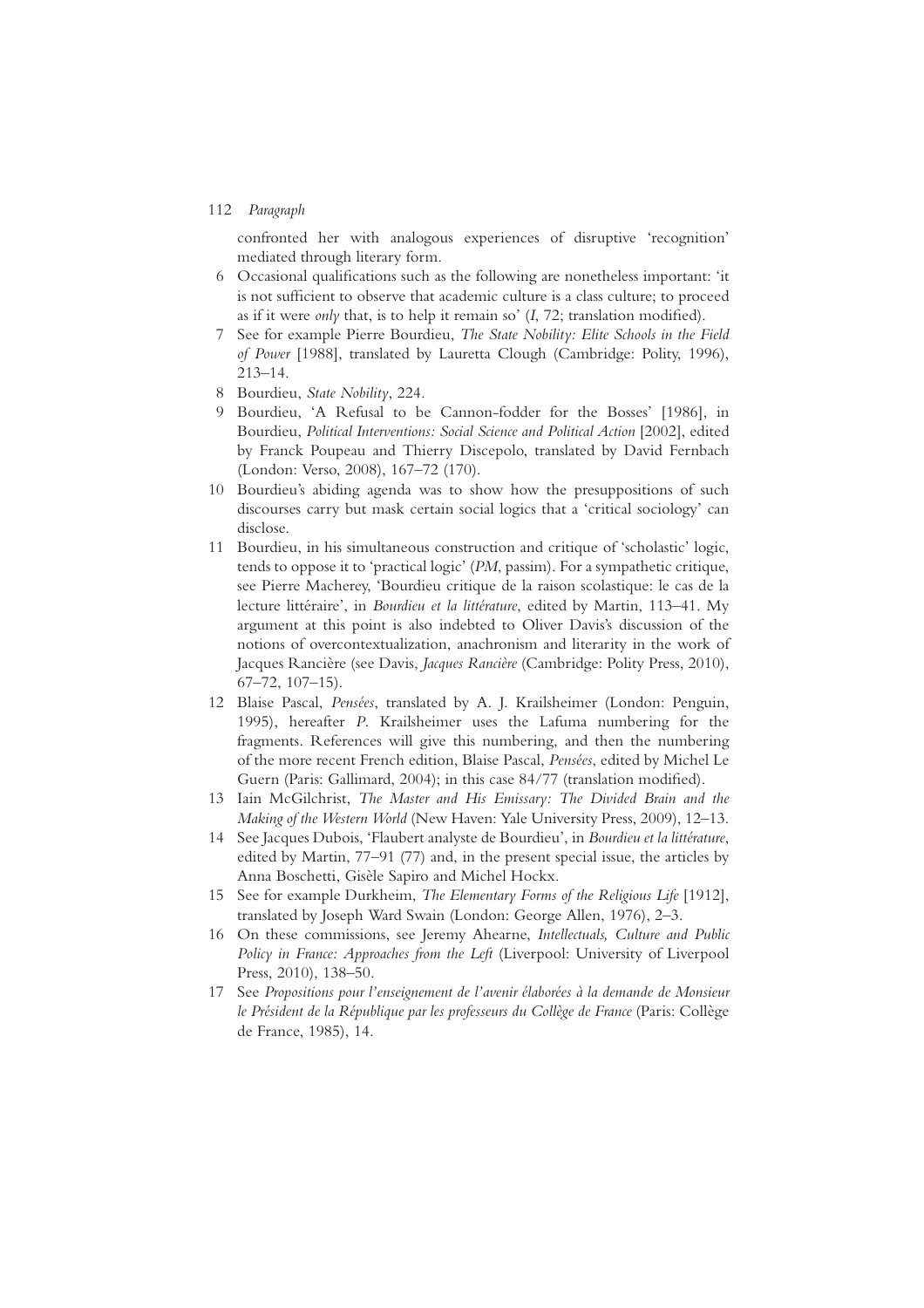- 18 Dubois, 'Flaubert analyste de Bourdieu', 85.
- 19 Jérôme David, 'Sur un texte énigmatique de Pierre Bourdieu', *A contrario* 4:2 (2006), 71–84 (76), translated for this volume by John Speller as 'On an Enigmatic Text by Pierre Bourdieu'.
- 20 See the original French cover blurb, as well as *PM*, 1.
- 21 Compare the classic work of Lucien Goldmann, *The Hidden God: A Study of Tragic Vision in the Pensées of Pascal and the Tragedies of Racine* [1955], translated by Philip Thody (London: Routledge, 1964). To an extent that his external (non-sociologist) critics seldom acknowledge, Bourdieu takes considerable care to avoid the typical 'reductions' commonly associated with sociological explanation.
- 22 Bourdieu and the English translation refer to the older 'Brunschvicg' edition, not now generally used. For convenience I have indicated where the requisite fragments can be found in the editions indicated above.
- 23 H. W. Fowler, *A Dictionary of Modern English Usage* [1926] (Oxford: Oxford University Press, 1961), under the heading 'Stops'.
- 24 Michael Moriarty, *Early Modern French Thought: The Age of Suspicion* (Oxford: Oxford University Press, 2003), 107.
- 25 For Bourdieu's term, see the cover blurb to the original French edition of *PM*; for Pascal's term see *P*, 687/581.
- 26 Bourdieu sees in the literary figure of the adolescent or youth, not yet definitively invested in any of the social games that are already partially investing him, as a revealing device, particularly in the hands of a novelist like Flaubert, for bringing into focus the logic of social games as such (*RA*, 12–13). One might cite also the converse device, deployed for example in the late novels of Philip Roth, of virtuoso players of specific social games who are displaced from those games through a combination of 'accidentally' contrived social disgrace and/or biological decay, thereby bringing the *illusio* at the heart of those games into startling relief (for example in *American Pastoral*, *The Human Stain*, *Exit Ghost* or *The Humbling*).
- 27 It is possible to see the order of charity as being treated in different ways by Pascal in two of the key fragments in which the concept of orders is developed. At *P*, 58/54, an order of the 'pious' seems to operate on the same level and homologously to orders of the 'strong', the 'beautiful' and the 'clever', even if the specific principles informing these orders are incommensurable (they do indeed function rather like discrete Bourdieusian fields). At *P*, 308/290, however, this incommensurability is, as it were, exponentialized: emphasis is laid on the 'infinite distance' between the grandeurs of the physical world and those of the mind, which itself functions as a figure of an 'infinitely more infinite distance' between these and the principles of 'true charity' (which thereby challenge the functioning of the world's orders).